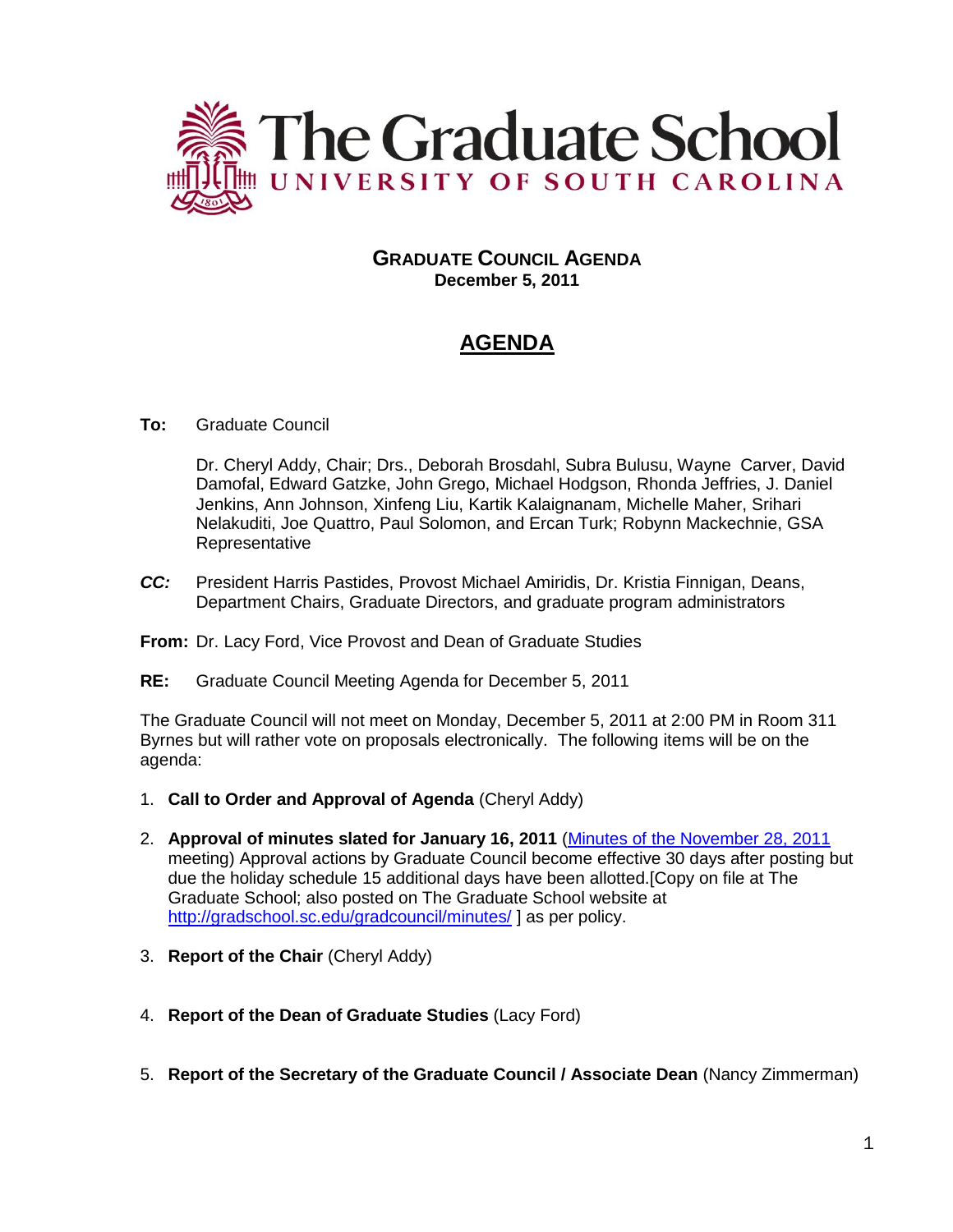- 6. **Report of the Graduate Student Association Representative** (Robynn Mackechnie)
- 7. **Report of the Academic Policy and Practices Committee** (Joseph Quattro)
- 8. **Report of the 500/600 Level Courses Committee** (Nancy Zimmerman)
- 9. **500-600 Level course approvals**)
- 10. **Fellowships and Scholarships Committee** (Wayne Carver)
- 11. **Report of Science, Math, and Related Professional Programs Committee** (John Grego)

# **COLLEGE OF ENGINEERING AND COMPUTING** *Mechanical Engineering*

New Course Proposal/Distance Education Delivery Proposal: [EMCH 774 Radiation Damage \(3\)](http://gradschool.sc.edu/gradcouncil/curr_docs/NCPEMCH774_201141.pdf)

Structural materials for nuclear application; Radiation interaction with matter; Microstructure evolution under irradiation; Material properties degradation under irradiation.

Prerequisite: EMCH 573 or Instructor's Pre-approval

[Effective: Spring 2012]

Academic Program Action Proposal/Bulletin Change: [Aerospace Engineering](http://gradschool.sc.edu/gradcouncil/curr_docs/APAENGRASPACE_201141.PDF)

The proposed Masters Degree Program in Aerospace Engineering will be in demand from engineers interested in pursuing a career in the expanding aerospace industry in South Carolina. The aerospace masters degree will attract both new engineering graduates as well as engineers already in the workforce. The degree will be available to both on-campus and off-campus students. The off-campus students will be instructed via the existing USC distance learning program, APOGEE. All courses offered on-campus will be video streamed for off-campus students.

The pool of off-campus students will primarily be SC residents working fulltime in SC industries, but may also include students located nationally and internationally, as well as US citizens on overseas deployment. This masters program will also be desirable to current undergraduate mechanical, electrical, and chemical engineering students who are interested in acquiring skills needed for employment in the aerospace industry. USC already has an Accelerated Masters Degree program,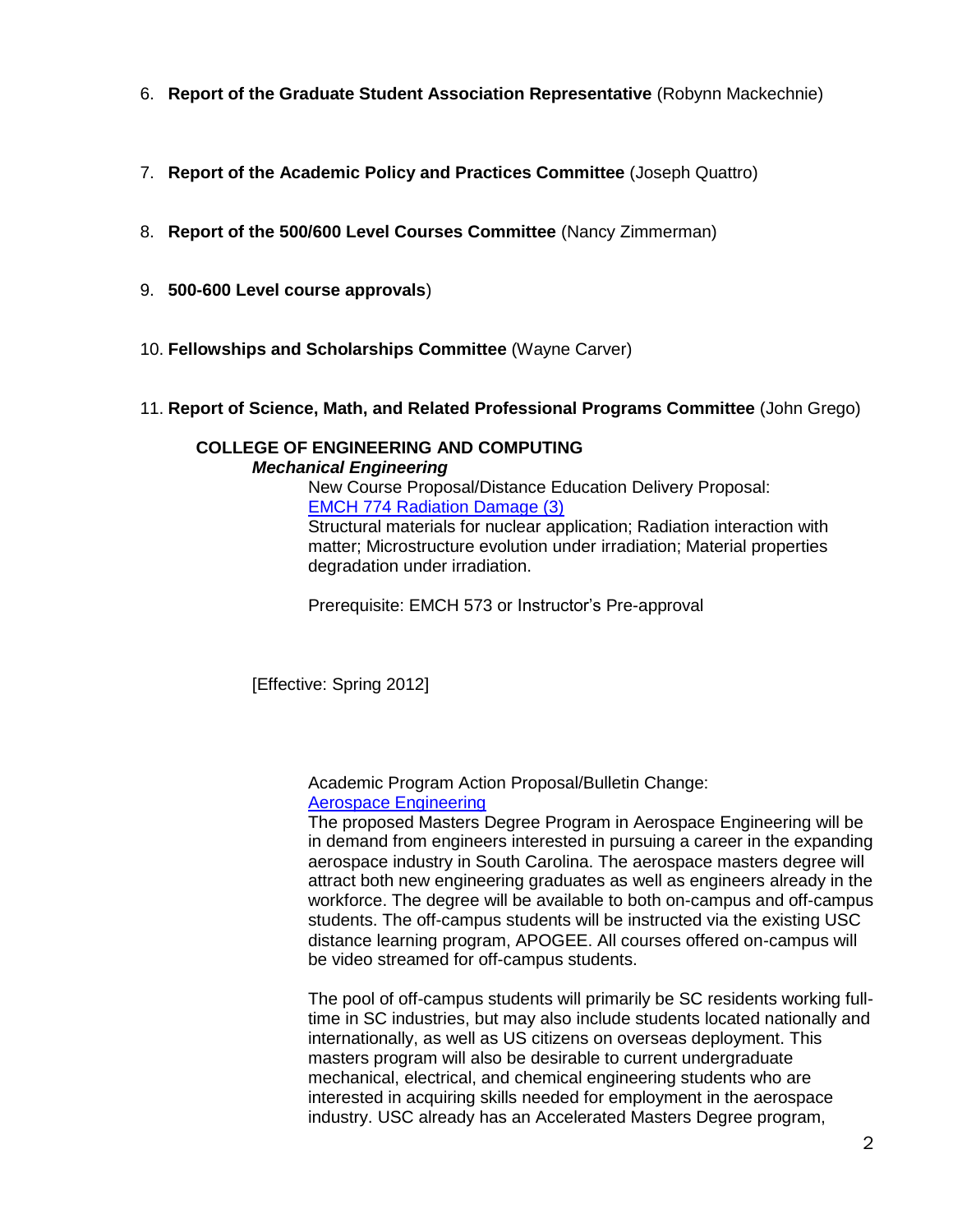where students with a GPA of 3.5/4.0 and above may take up to three graduate courses while pursuing their undergraduate degrees. This allows students to get the MS/ME degree within a year of their baccalaureate degree. Engineers having a masters degree should be better prepared for the challenging and higher paying jobs in the aerospace industry, plus more attractive to the aerospace companies.

Once fully developed, an annual program student enrollment of about 15- 20 for in-class instruction and about 30-35 through distance education is anticipated. Based on the data reported by American Society for Engineering Education, Table 1 lists the 2010 enrollments at the US institutions offering Aerospace Engineering Programs. As previously noted, the data shows that no institution in South Carolina offers an Aerospace Engineering Degree program. The neighboring states of North Carolina and Georgia each have one institution with an Aerospace Degree Program.

[Effective: Fall 2012]

New Course Proposal/Distance Education Delivery Proposal: [EMCH 721 Aeroelasticity \(3\)](http://gradschool.sc.edu/gradcouncil/curr_docs/NCPEMCH721_201141.pdf)

Study the principles and applications of aircraft aeroelasticity with emphasis on aircraft structural dynamics, vibrations, unsteady aerodynamics, and interaction thereof.

Course Prerequisite: Instructor permission

[Effective: Fall 2012]

New Course Proposal/Distance Education Delivery Proposal: [EMCH 743 Aircraft and Rocket Propulsion \(3\)](http://gradschool.sc.edu/gradcouncil/curr_docs/NCPEMCH743_201141.pdf)

Introduction to aircraft and rocket engines with emphasis on the performance and characteristics of various types of propulsion systems, including turbojet, turbofan, turboprop, ramjet, scramjet, and liquid and solid propellant rockets.

Course Prerequisites/Corequisite: EMCH 544 Compressible Flows

[Effective: Spring 2012]

New Course Proposal/Distance Education Delivery Proposal: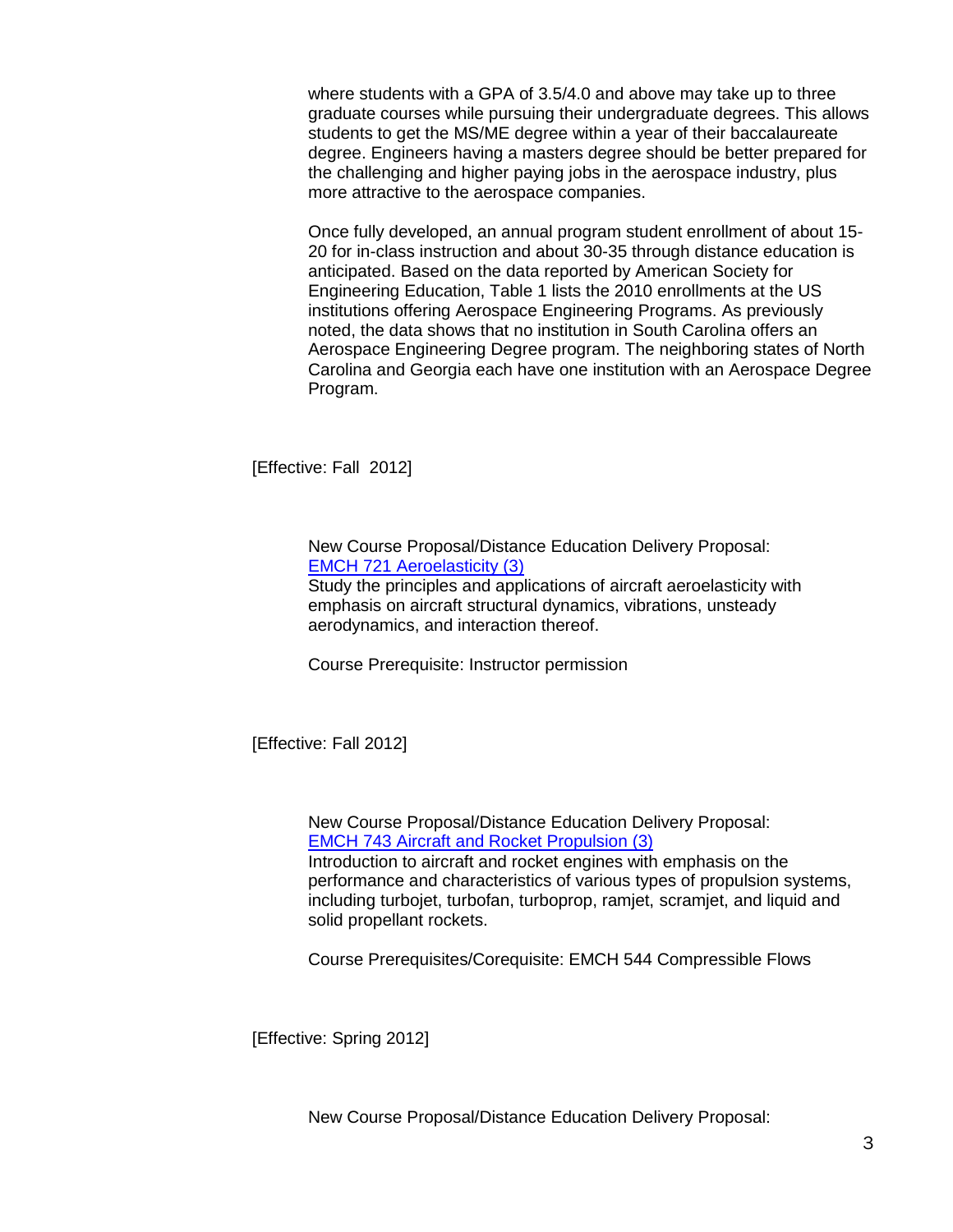# [EMCH 744 Aerodynamics & Flight Mechanics \(3\)](http://gradschool.sc.edu/gradcouncil/curr_docs/NCPEMCH744_201141.pdf)

Aerodynamics of wings and bodies in aircraft and the static and dynamic analysis of airplane flight mechanics. Topics include fundamentals of potential flows, thin airfoil theory, finite wing theory, laminar and turbulent boundary layers, trajectory analysis, and stability and control of an airplane.

[Effective: Fall 2012]

New Course Proposal/Distance Education Delivery Proposal: [EMCH 777 Aerospace Structures II \(3\)](http://gradschool.sc.edu/gradcouncil/curr_docs/NCPEMCH777_201141.pdf)

Principles and applications of aerospace structures with emphasis on the construction and analysis of thin-wall monocoque and semi-monocoque wings and fuselages

Course Prerequisite/Corequisite: EMCH 577 Aerospace Structures I

[Effective: Spring 2012]

New Course Proposal/Distance Education Delivery Proposal: [EMCH 785 Design of Composite Materials for Aerospace Structures \(3\)](http://gradschool.sc.edu/gradcouncil/curr_docs/NCPEMCH785_201141.pdf) Property and performance requirements for aerospace structures. Design for stiffness, strength, durability, damage tolerance, and life at the lamina, laminate, and structural level (materials and analysis).

Course Prerequisite: Instructor Approval

[Effective: Spring 2013]

12. **Report of the Humanities, Social Sciences, Education, and Related Professional Programs Committee** (Deborah Brosdahl)

#### **SCHOOL OF JOURNALISM AND MASS COMMUNICATIONS**

Course Change Proposal:

**From:** [JOUR 810 Independent Research Project \(3\)](http://gradschool.sc.edu/gradcouncil/curr_docs/CCPJOUR810_201141.pdf)

Working closely with a faculty member, a student will design, and conduct a research project, with the objective of submitting the final report for publication or for presentation at an academic conference in the discipline.

**To:** JOUR 810 Independent Research Project (3-6) variable Working closely with a faculty member, a student will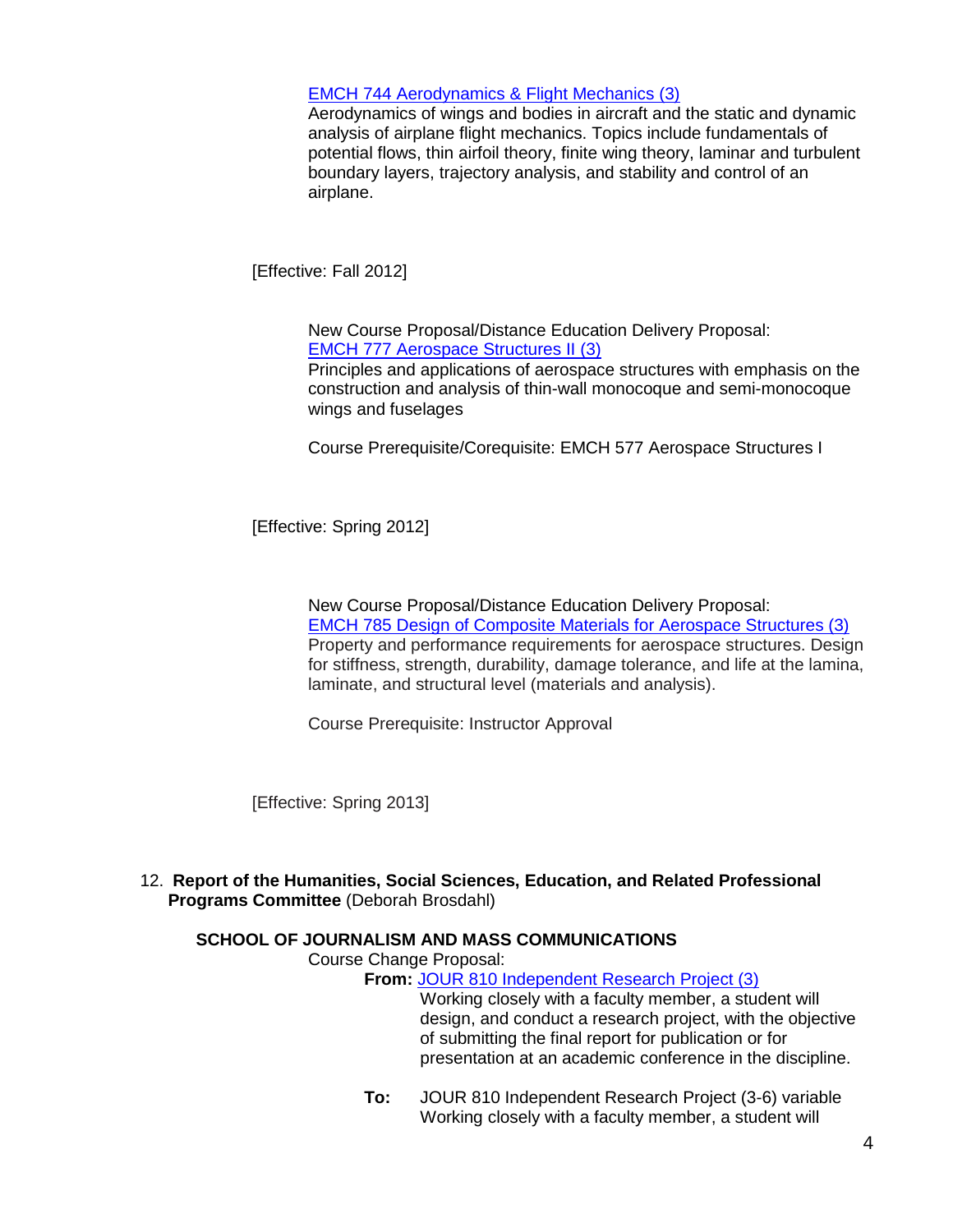design, and conduct a research project, with the objective of submitting the final report for publication or for presentation at an academic conference in the discipline.

May be repeated for a maximum of 6 credit hours

[Effective: Spring 2012]

#### **SCHOOL OF MUSIC**

Academic Program Action Proposal/Bulletin Change: [Music PhD 18 credit hours or less](http://gradschool.sc.edu/gradcouncil/curr_docs/APAMUSCPHD18_201141.pdf)

The music education faculty at USC have long desired to increase the number of hours in the Ph.D. in Music Education from 48 to 60 hours so that students could complete a wider variety of music education courses, receive better preparation in research methods, and be encouraged to complete more music courses in their areas of interest. (For instance, a choral conductor pursuing the Ph.D. in music education would have greater opportunities to take conducting and choral literature courses.) A survey of degree information from peer and aspirant peer institutions reveals that most of the institutions require completion of at least 60 hours for their Ph.D. programs in music education.

[Effective: Fall 2012]

Academic Program Action Proposal/Bulletin Change: [Six Master of Music degrees will be grouped into a single degree](http://gradschool.sc.edu/gradcouncil/curr_docs/APAMUSC6MM_201141.pdf)

When most of the Master of Music degrees were established at USC decades ago, the National Association of Schools of Music (the accreditation body for college and university schools of music) favored degrees with distinctive titles that described their purpose. As a result, several Master of Music degrees with a variety of degree names were created and approved. The admission requirements and procedures for these degrees are similar, there is some common coursework among them, and the oral comprehensive exam at the end of the degree is common to all.

At the present time, the National Association of Schools of Music allows for "generic" Master of Music degrees comprising a variety of majors or concentrations. We, therefore, propose to gather the following degrees under the umbrella of a single Master of Music degree with a single major in music and a single CIP major code:

Master of Music in Composition Master of Music in Conducting